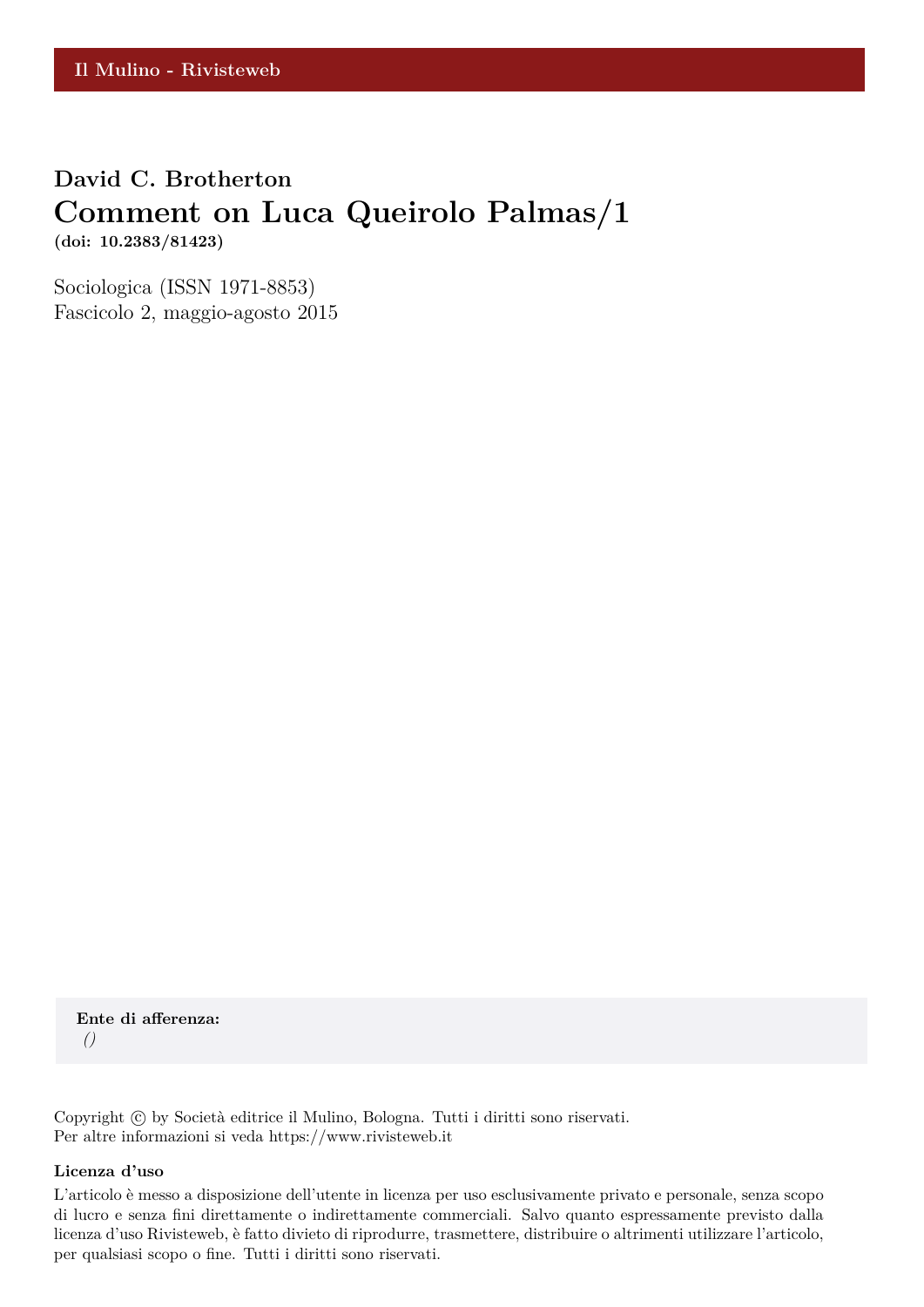Essay

# Comment on Luca Queirolo Palmas/1 *by* David C. Brotherton

doi: 10.2383/81423

This is an important contribution to the gang literature from a critical perspective. The research that Palmas has achieved is rigorous and novel, shedding light on processes of the state and state agents vis a vis the gang and its social control in two distinctly different domains, Madrid and Barcelona. The choice of these sites provide rich contrasts in policing practices as well as social and political histories. Palmas draws primarily on the theoretical oeuvre of Bourdieu, applying his well known concepts of cultural capital, the habitus and the left and right hands of the state. In a highly innovative sociological analysis of the changing contexts in which the management of street gangs in these two cities transpires, the author examines the many contradictions in the local and national state's efforts at gang management using to great effect Sauvedet's notions of warrior and pastoral capital. Palmas spent two years in the field collecting *in situ* interviews with street organization members, various members of the police working in gang-related roles and community leaders. He also has clearly spent a great deal of time observing both police and gang behavior and is able to paint a nuanced picture of both front and back stage interactions and the highly politicized context in which they take place. It should be noted that Palmas launched his research after more than five years of working with members of the Latin Kings and the Netas not only in Spain but also in Italy and Ecuador, while he also visited the United States on several occasions to see the groups in the original habitats. These experiences provide an important grounding for this research, in many ways making his Spanish intervention possible.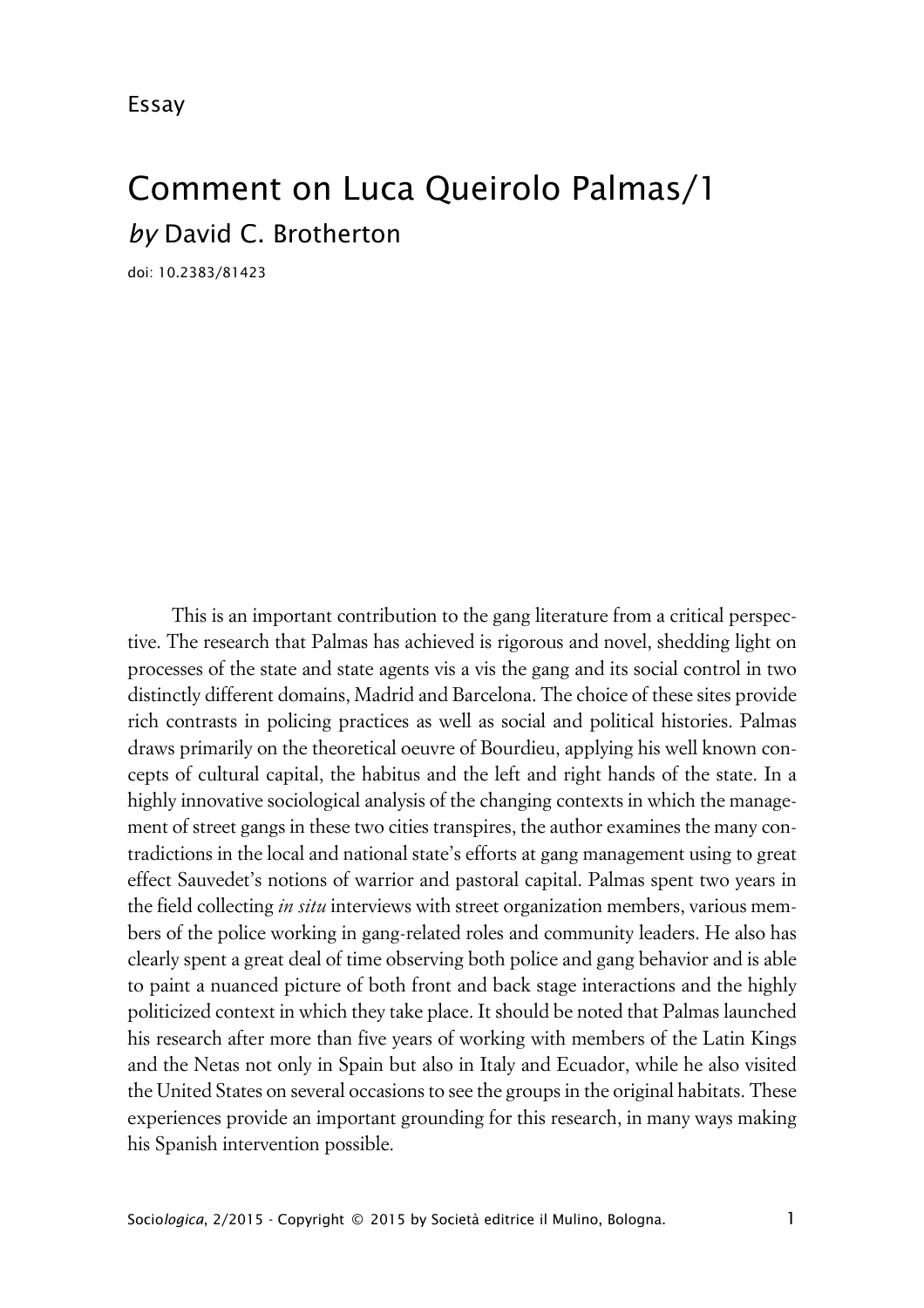But what is the essential problematic that Palmas is investigating? And how can we learn from the analysis that Palmas has presented? To me his study poses several key questions that are very much at the forefront of the global gang phenomenon. First, there is the issue of public space in a capitalist society where developers and their bankers are forever claiming these spaces as part of a privatizing dynamic under the violent laws of the accumulation of capital. Second, there is the problem of working-class youth and what do with them in a neo-liberal political economy where the state is no longer functioning to stimulate employment or provide the kinds of services and educational supports customary in social democratic societies. Third, is the issue of global and globalized labor and the problems of integration for the transnational progeny of that laboring class. Fourth, is the issue of (criminal) justice and social control in an age of punishment, social exclusion amid the overdetermining culture of capitalist consumerism. Fifth, is the constant emergence of youth subcultures that develop out of the contradictions presented above and are forms of both resistance and accommodation to the everyday challenges presented by these contradictions. Let me take each of these issues in turn and briefly discuss them in relationship to Palmas's innovative treatment.

#### **1. Public Space and the Gang**

The work of Palmas is unusual in that it conceives the gang-space nexus in ways quite different to the dominant U.S. paradigm of gangs and territorialism. This is an important advance in gang analysis and allows us to consider the class-race-ethnic aspects of gangs within the political economy of cities outside of the social ecological paradigms of Chicago. Still today it is rare to see the works of Harvey or Lefebvre mentioned in any of the new Chicago School studies, a fact which speaks both to the disciplinary gate-keeping rampant in the U.S. as well as its thoroughgoing anti-Marxism. In effect, most gang sociology and criminology lacks any notion of political-economic life as if we could understand the organization of the community without it. In the current period I see the question of the gang becoming more and more tied to the issue of who has the right to the city, the classic question posed by Lefebvre and later by Harvey. Palmas gets at this question nicely in his comparison of Madrid and Barcelona and, of course, in the present period of rapid political change is back on the agenda once more. The same question has strong global implications also. In developing societies where space is constantly up for grabs by multi-national corporations, see for example the "redevelopment" of slum areas now underway in the favelas of Rio de Janeiro, this often occurs behind the need to rid society of its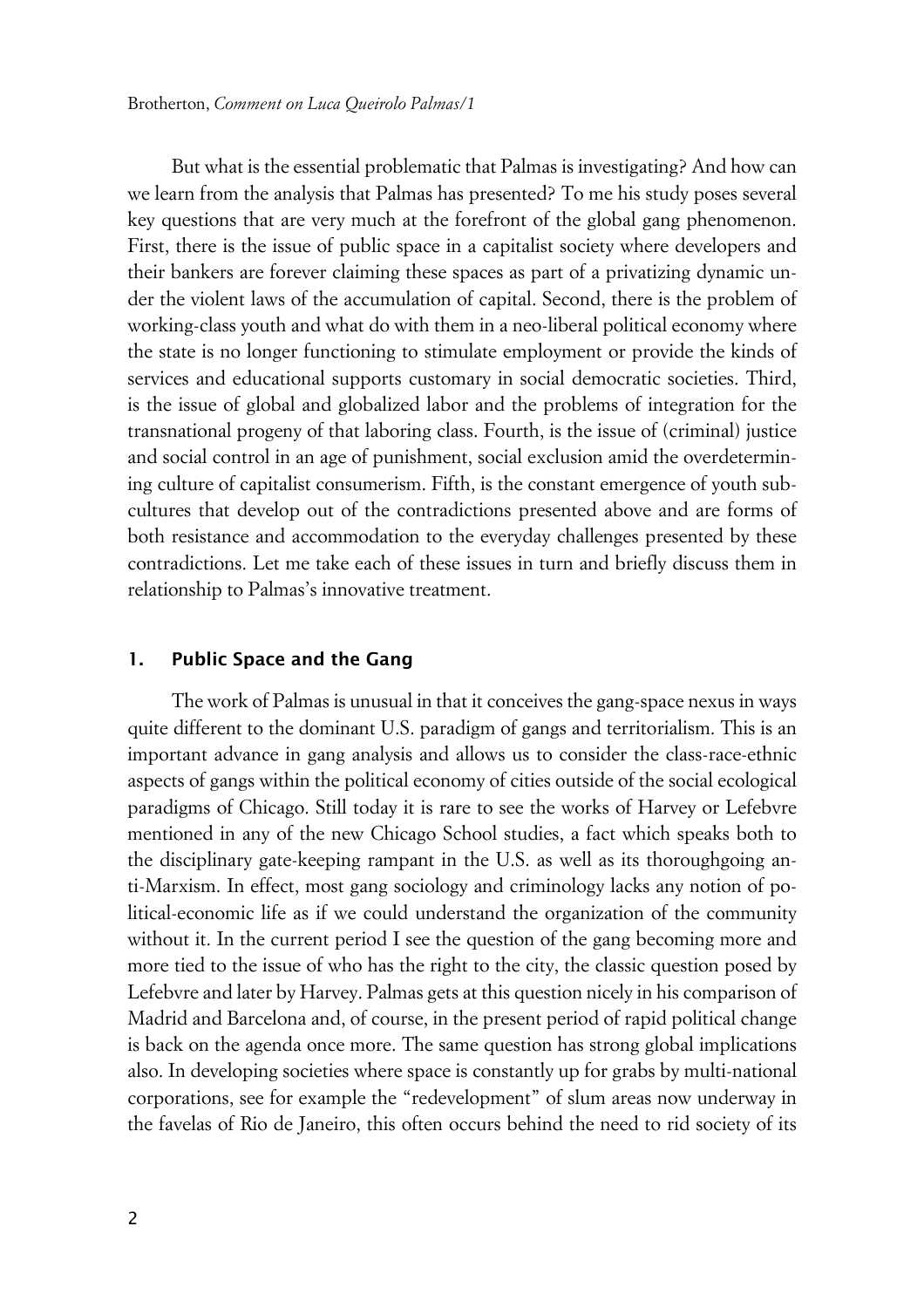gangs, which are usually associated with the threats of drugs and violence. However, a closer look at those doing the development often finds them similarly connected to the narco-economy while the tactics used to displace community residents powerfully resemble the violence such developers attribute to the gangs.

#### **2. Whither Working-Class Youth?**

This is a obviously a major problem in the currently ordered society regardless of the socio-geographical location. Across the European Union youth unemployment for 15-24 year olds runs at around 22% with at least double those rates in countries like Greece and Spain. In the U.S. the overall youth unemployment for 19-24 year olds is around 16% but for African-Americans it is closer to 30%; however the number of those between 16-24 classified as "socially disconnected", i.e., not in school or in work, is around 14% for the entire U.S. or about 6 million youth. In developing countries these rates are equally disturbing. For example, in Latin America and the Caribbean the rate of youth between 15-24 without work is approximately 15% but such youth are completely reliant on their families for support or, of course, the informal economy. The point obviously is that capitalism is incapable of providing a future for millions of its youth and the situation is getting worse each year as market-based policies fail to address this most basic tendency of capitalism. Consequently, the fertile grounds of gangs are constantly being reproduced as viable social and economic alternatives and the now globally-linked informal economy beckons these legions of young workers. Nonetheless, it would be erroneous to simply think that the gangs are therefore umbilically tied to the informal economy, e.g. the drugs economy. There are many different types of gangs as Palmas's work demonstrates and they have multiple functions and cultural styles depending on the community context in which they emerge. The issue today is to understand how gangs become more and more survival mechanisms by which desperate and precarious youth negotiate their social and economic futures.

#### **3. The Children of Global Labor**

Related, of course, to the above discourse is the presence of millions of workers crossing borders around the world in search of meaningful employment and what happens to their offspring. In the cases of Palmas's study, we see these first generation youth of Latin American migrant and immigrant workers dealing with problems of identity and social integration in situations not of their choosing. It was their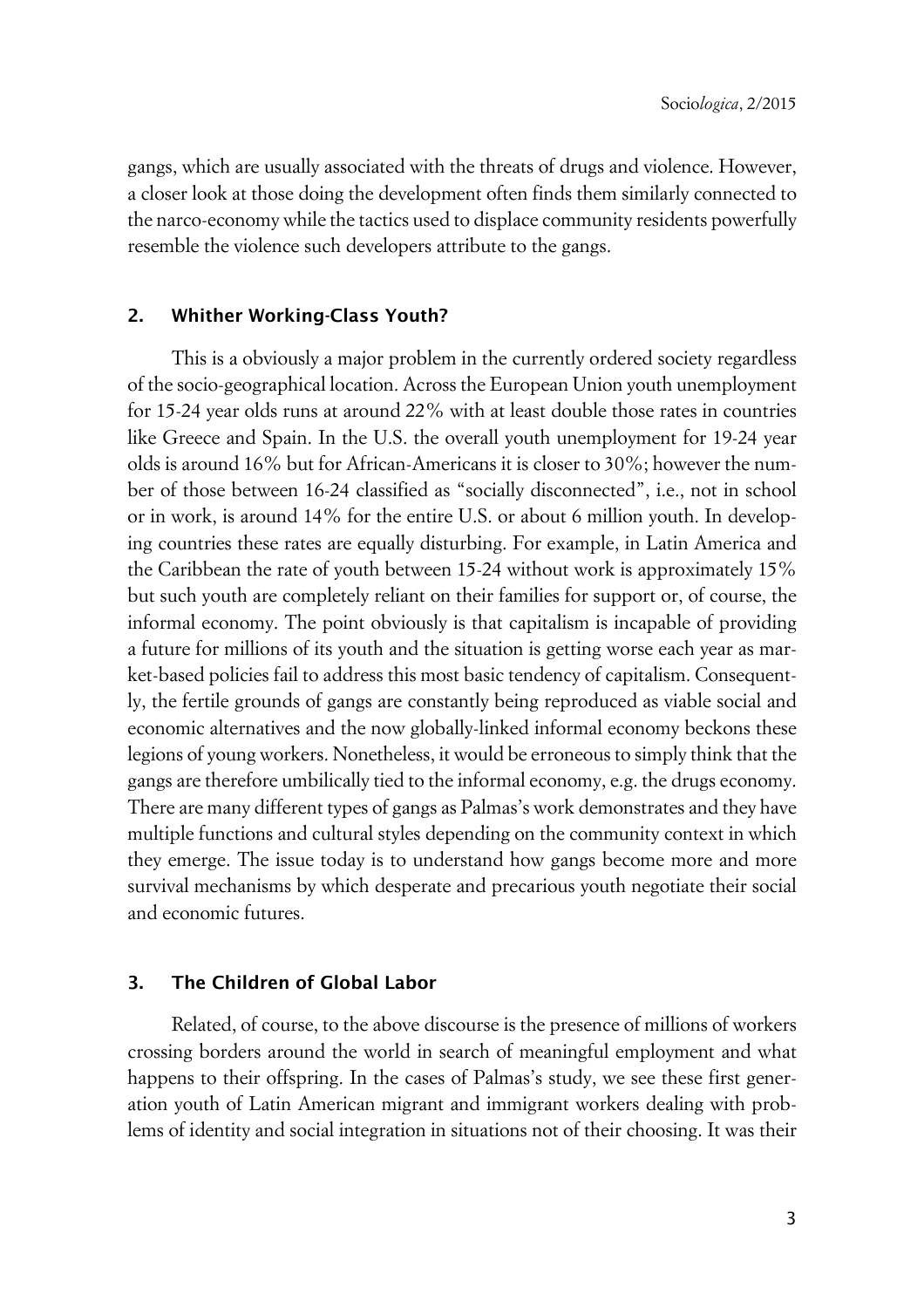parents who made the decisions to try their luck elsewhere due to limited opportunity structures in their homelands and the children had to follow. We see these transnational youth in transnational gangs in different parts of the world and, in fact, they were also there in the early studies of gangs in Chicago in the 1920s. The difference today is that the numbers are even more pronounced even and are added to by the foreign policies of the imperialist nations whose actions in Africa and the Middle East not to mention the long term consequences of Central American interventions have created the largest numbers of displaced populations since World War Two. Added to these dynamics is the proliferation of deportation regimes around the globe, not least the U.S., which repatriates around 400,000 per year, one third of whom are legal residents. These massive displacements of mostly working-class people produce children missing one or both parents with the result that once again the gang becomes an organization that fills a social need in contexts of deep crisis and instability.

#### **4. Criminal Justice in the Age of Punishment**

The fourth major problematic raised by Palmas's study is the role of criminal justice in an epoch when the social roots of crime have been ignored and the behavioral appearances of crime, i.e., its social construction, has been a major focus of the social control industry. In Palmas's study we see these conflicts being played out between what Palmas calls the "gang in" and the "gang out" strategies of Madrid and Barcelona. It is essentially a struggle between views of crime and the criminal classes that rely on either social exclusion or social integration, i.e., Hobbes versus Durkheim. These conflicts of perspective on social control are now global in their reach and the discovery of the "gang" is present in virtually every case. What is needed is a counter-narrative and studies of the nature presented by Palmas to build the foundation of what I call "critical gang studies" [see Brotherton 2015]. The implications of these perspectival struggles cannot be underestimated for they affect not just the criminal justice industries with its state prisons, armies of law enforcement and affiliated bureaucracies but private security corporations that now feature among the largest capitalist enterprises in the world (e.g. G4S, the globe's second largest private employer with 657,000 workers). I would argue that the outcome of these paradigmatic conflicts directly impact on whether we opt for a democratic society and its potential for growth or the continued rise of authoritarianism and the imposition of the security state.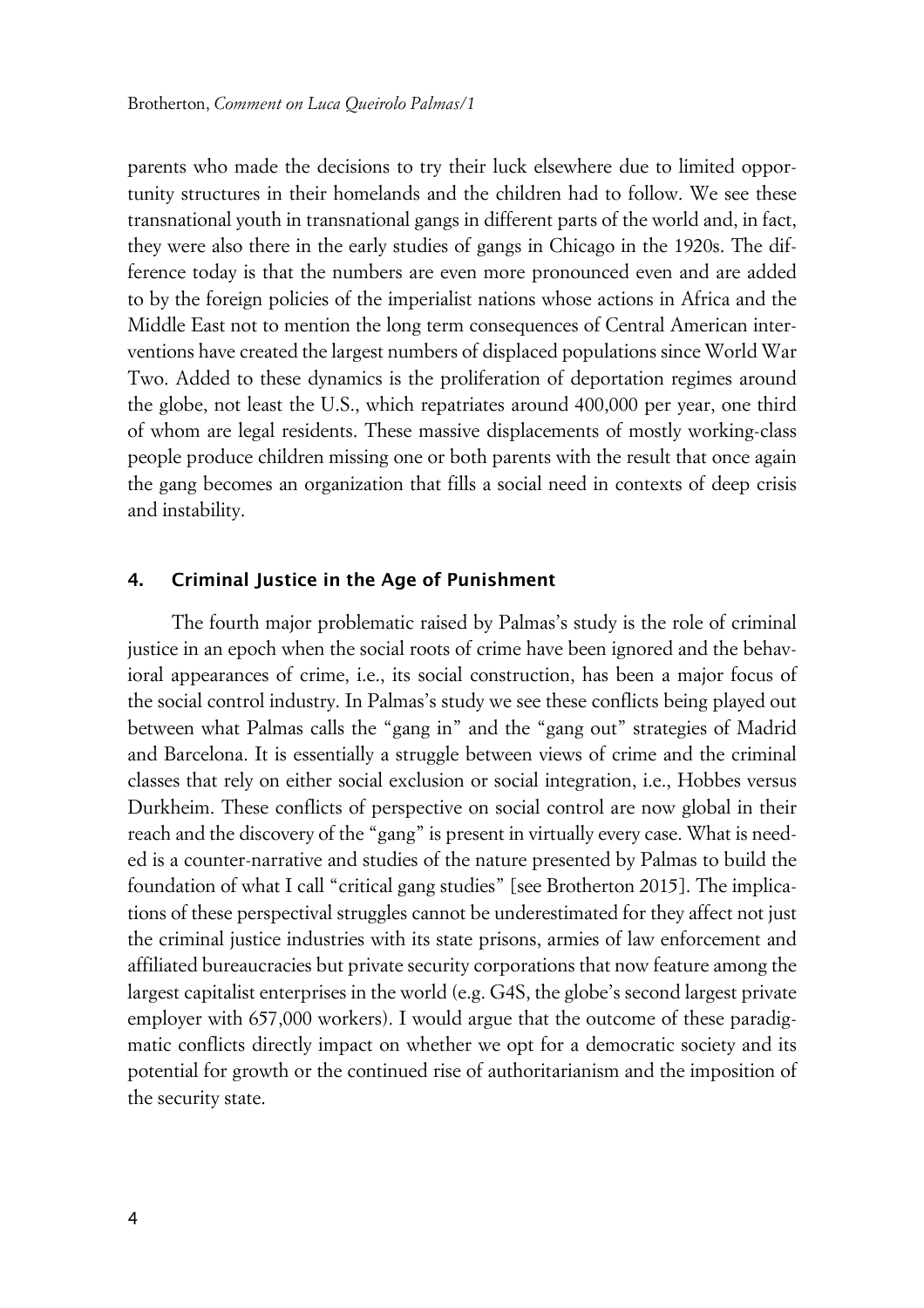#### **5. Subcultures of Resistance and Accommodation**

What then is the role of resistance in the groups that Palmas has been studying? Is there agency in how these groups are formed and perform or do they represent different forms of accommodation to the structures of social reproduction? These questions are critically important in gang research but are all too often neglected or avoided due to the adoption of gang discourses that are implicitly pathological either accepting the cultural deficit model of Hirschi and Wilson or the iron cage of social reproduction *à la* Bourdieu. But resistance comes in many forms and consciousnesses and in a reflexive late modernity can have a range of political resonances in gang worlds and subcultures. Four characteristics of gangs are crucial to remember in the present period: one is that many of them have become quasi-institutions of the street, two is that a number of them are now inter-generational, three is that an increasing number of them are global and transnational, and four is that many of them engage in struggles for power against hierarchies of social order. Consequently, when there is a dearth of alternative anti-establishment movements aiming to mobilize precisely the kinds of youth that gangs attract or are virtually born into it should come as no surprise that youth resistance often takes place in and through the gang. At the same time, the accommodation of youth to the current social order may also take place in and through the gang. In other words, these modes of responding to the dominant social order, somewhat similar to Merton's theoretical treatise on youth anomie and the American Dream, are observed simultaneously in gang worlds. In Ecuador, the dominant political party of President Correa recognizes this contradiction and chooses to work with these groups conceiving them as non-pathological street organizations as we have analyzed in the U.S. [see Brotherton and Barrios 2004] and Palmas similarly reports on in Spain and Italy. I foresee this question of gang resistance becoming one of major issues for a regenerated left movement that must emerge from the deepening crisis of world capitalism and I would see that studies such as that of Palmas will play an increasingly important role in shaping the social scientific discourse that we need in this period.

#### **References**

Becker, H.S. 1967 "Whose Side are We on?" *Social Problems Winter* 14: 239-247. Brotherton, D. 2015 *Youth Street Gangs: A Critical Appraisal*. London: Routledge.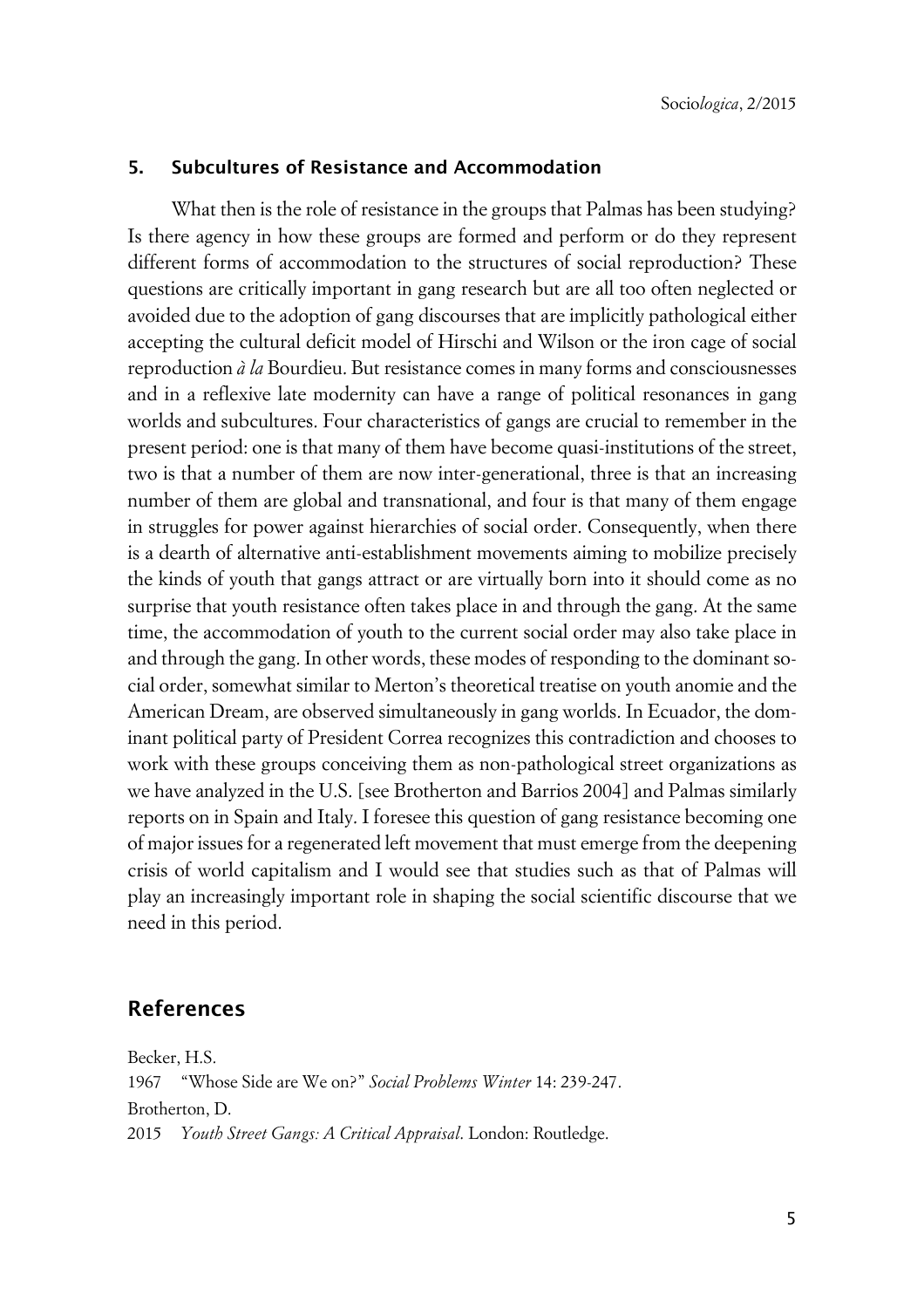Brotherton, D. and Barrios, L.

2004 *The Almighty Latin King and Queen Nation: Street Politics and the Transformation of a New York Gang*. New York: Columbia University Press.